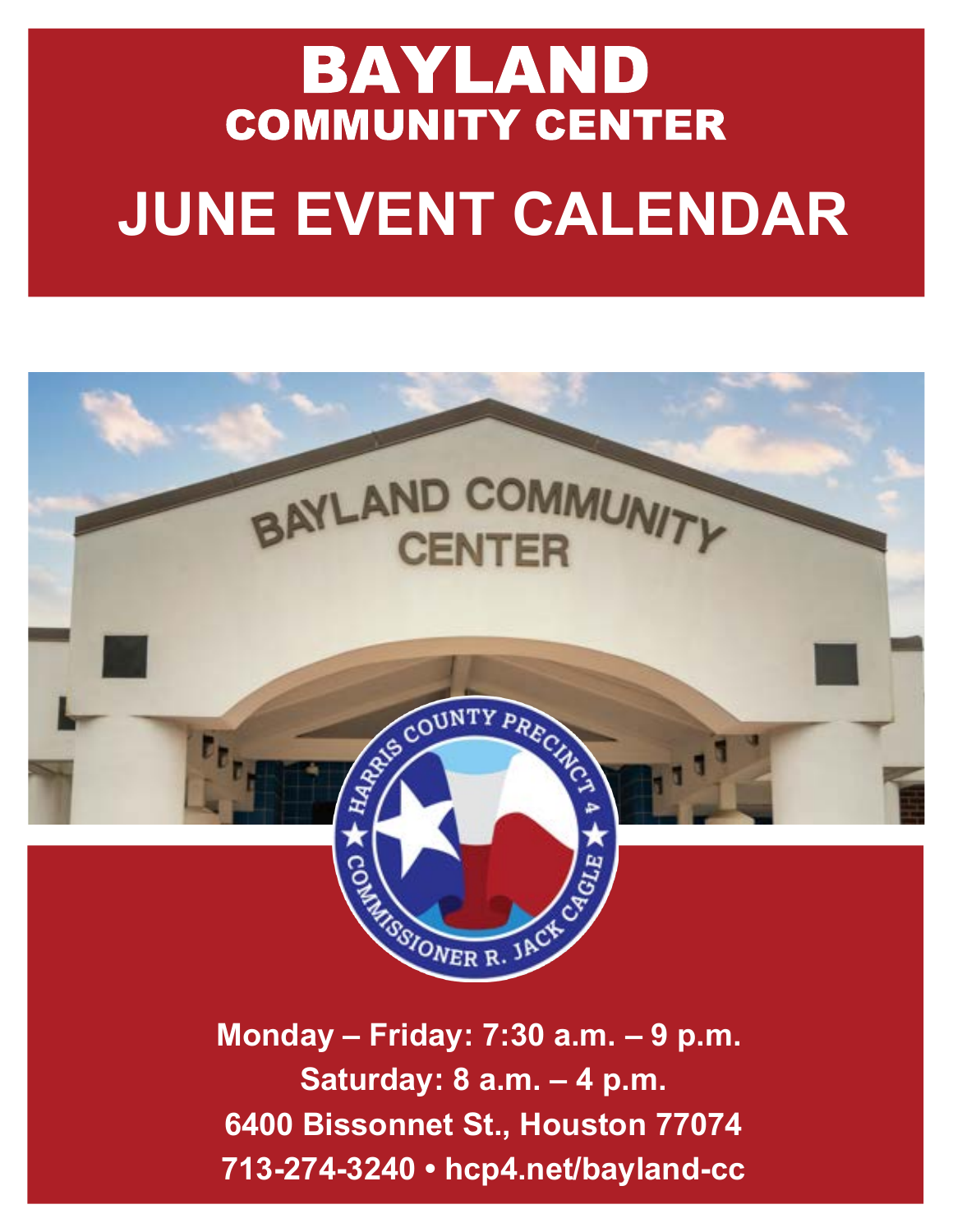# MONDAY

8:15 a.m. – 9 a.m. – Exercise 8:30 a.m. – noon – Table Tennis 9 a.m. – 3 p.m. – Open Games Day 10 a.m. – noon – Financial Literacy Education 10:15 a.m. – 11 a.m. – Strength Training 11 a.m. - 11:45 a.m. - Pi-yo Mat Pilates and Yoga Combo Noon – 4 p.m. – Unfinished Projects Noon – 4 p.m. – Mah-Jongg Noon – 4 p.m. – Mexican Train Dominoes 1 p.m. – 3 p.m. – Bingo (Every Third Monday)

# TUESDAY

8:15 a.m. – 9 a.m. – Exercise 8:30 a.m. – noon – Table Tennis 9 a.m. – 10 a.m. – Reading Concepts 9 a.m. – 10 a.m. – Boot Camp Challenge 9 a.m. – 11:30 a.m. – Quilting Group 9 a.m. – 3 p.m. – Open Games Day 10 a.m. – 11 a.m. – Stretch and Tone 11:30 a.m. – 2:30 p.m. – Foursome Bridge

#### WEDNESDAY

8:15 a.m. – 9 a.m. – Exercise 9 a.m. – 10 a.m. – Field Day Exercise with Annette 9 a.m. – 3 p.m. – Open Games Day 10:15 a.m. – 11 a.m. – Cardio Combo 11 a.m. – noon – Beginner Tap Dance Noon – 1 p.m. – Intermediate Tap Dance 11:45 a.m. – 3 p.m. – Duplicate Bridge 1 p.m. - 2 p.m. - Fun with Ukulele (Canceled)



**Harris County Precinct 4 Commissioner R. Jack Cagle Bayland Community Center**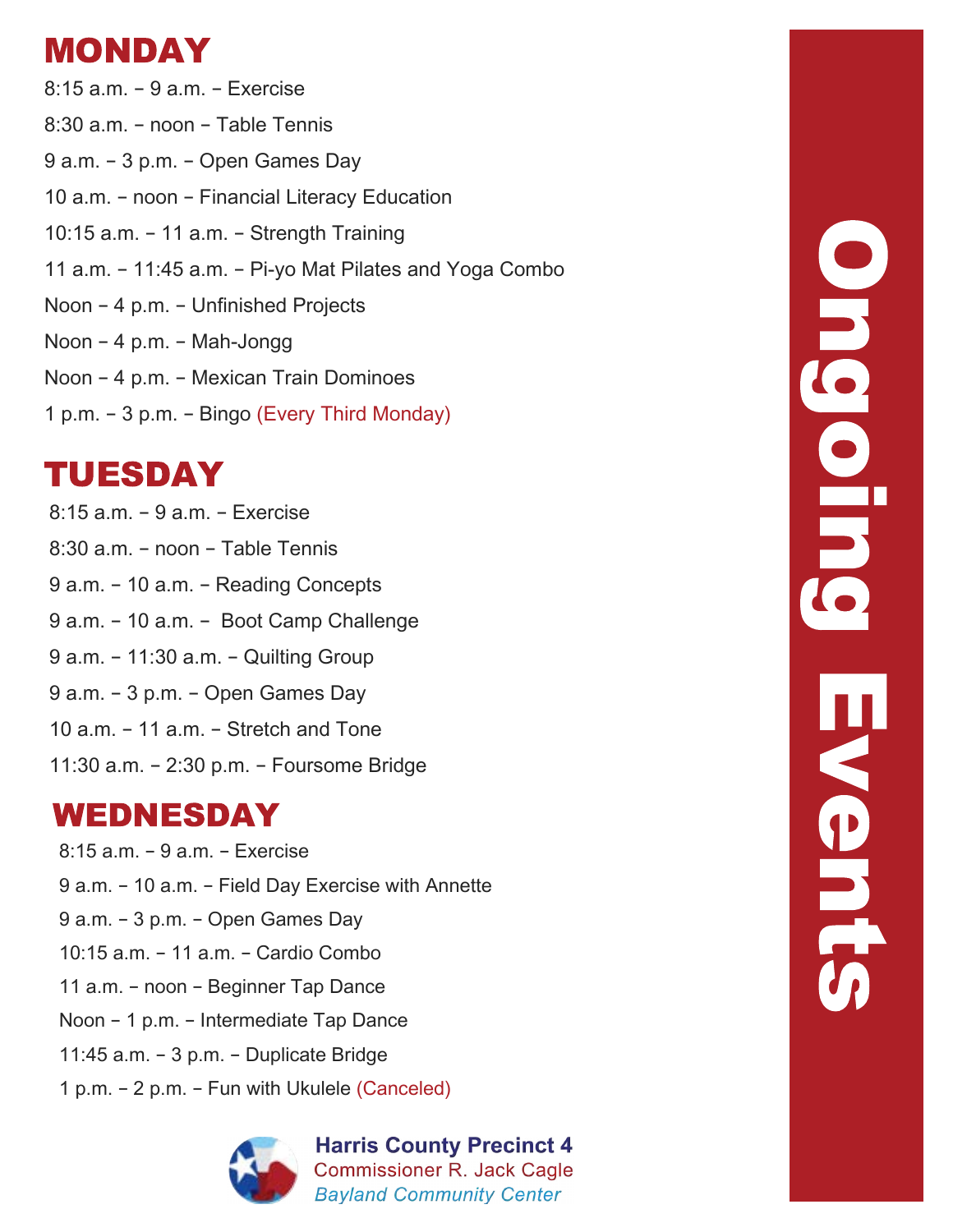### THURSDAY

8:15 a.m. – 9 a.m. – Exercise 8:30 a.m. – noon – Table Tennis 9 a.m. – 10 a.m. – Reading Concepts 9 a.m. – 10 a.m. – Boot Camp Challenge 9 a.m. – 3 p.m. – Open Games Day 10 a.m. – 11 a.m. – Stretch and Tone 11:30 a.m. – 12:30 p.m. – Spanish Study Class

### FRIDAY

8:15 a.m. – 9 a.m. – Exercise 9 a.m. – 10 a.m. – Tai Chi Video 9 a.m. – 11:30 a.m. – Quilting Group 9 a.m. – 3 p.m. – Open Games Day 10:15 a.m. – 11 a.m. – Zumba Gold 11 a.m. – 1 p.m. – Advanced Tap Dance Lessons 11 a.m. – 3 p.m. – Creative Arts Circle 1 p.m. – 3 p.m. – Knitting and Crochet 11:45 a.m. – 3 p.m. – Duplicate Bridge Noon – 1 p.m. – Gyrokinesis Exercise

**Special Note: Bayland C.C. will be closed on Saturday, June 18, and Monday, June 20, in observance of Juneteenth.**



**Harris County Precinct 4 Commissioner R. Jack Cagle Bayland Community Center**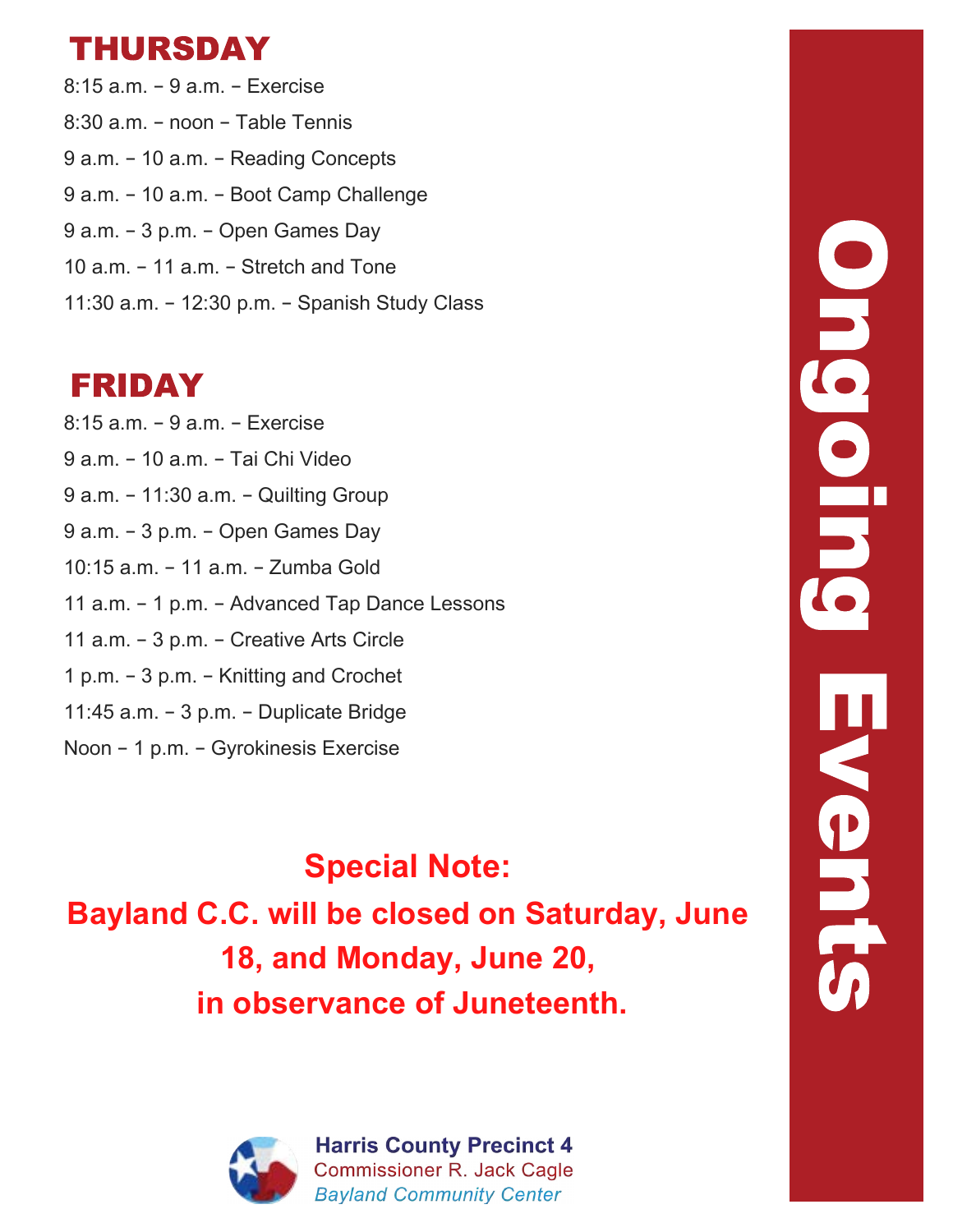## **BUS TRIP SIGN-UP**

**Wednesday, June 1, at 11 a.m.**

(First Wednesday of each month) **Trip to: Galveston, Dolphin Watch, on July 21.**

The cost is \$13 per person. Please make checks payable to "All4Fun." Lunch is on your own.

At 11 a.m. doors will open for our bus trip sign-up lottery system. There will be a number face down on each chair. Take that number and have a sit. The corresponding number will be placed in a box. At 11:15, sharp, the numbers in the box will be drawn at random. You can sign up for yourself and one additional person .

> **Happy Father's Day, Sunday, June 19!**

# **SMARTPHONE CLASS**

# **Thursday, June 2, from 11 a.m. – 1 p.m.**

 Join our free presentation. Bring your Android phone to class. This will be an informative event conducted by Michelle Richardson, a Harris County Universal Services IT Department specialist.



**Harris County Precinct 4 Commissioner R. Jack Cagle Bavland Community Center**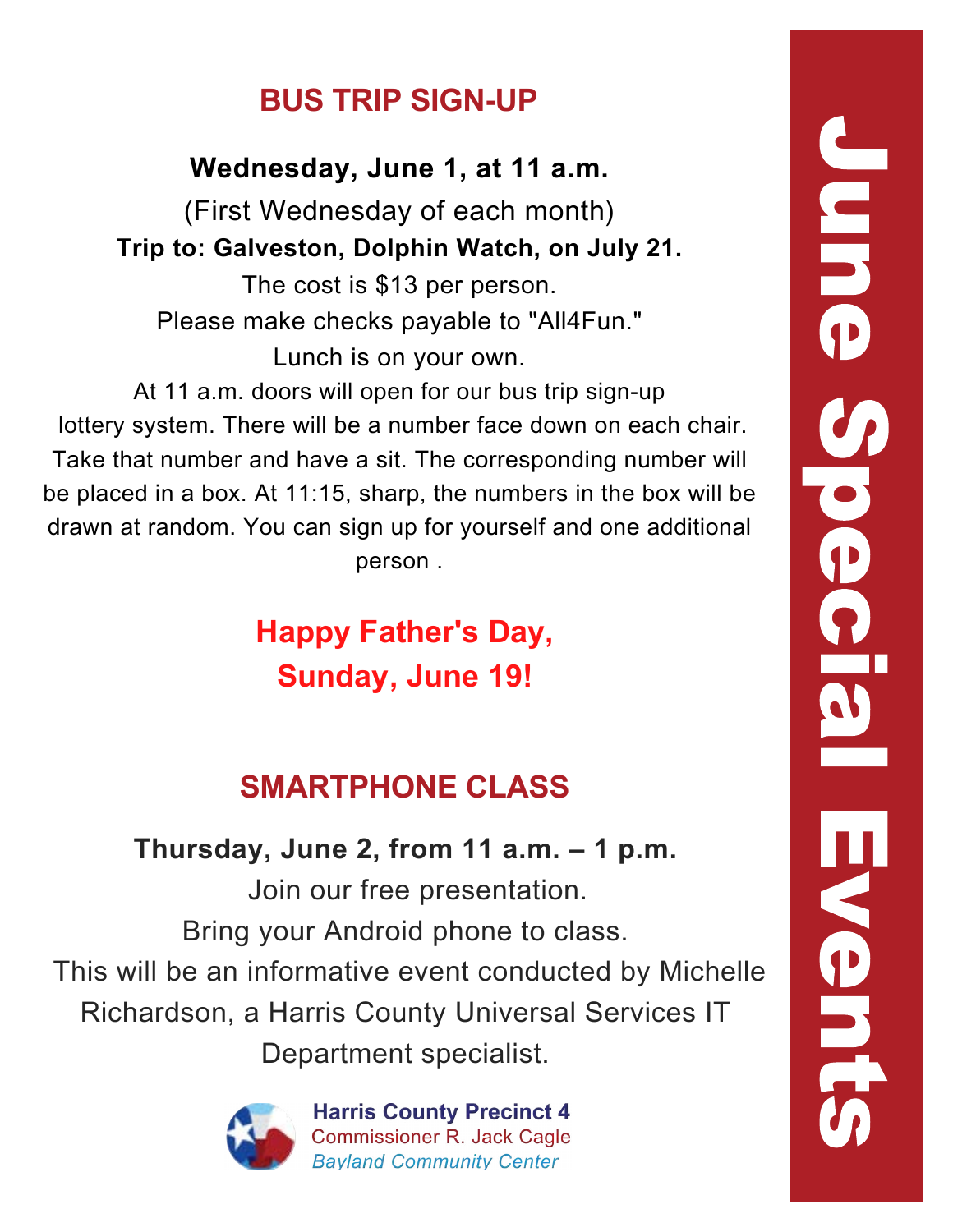## **BEGINNER TABLE TENNIS**

**Beginner Table Tennis, starting June 2, for five Thursday sessions. Thursday, from 12:30 p.m. – 3 p.m.** Bring your paddle and ball and join in on the fun! Limit of 20 participants.

## **BINGO**

**Monday, June 13, at 1 p.m.** (Third Monday of each month, except this month) Bring a white elephant gift for the prize table. The gift can be an inexpensive item. Everyone is welcome!

# **Summer starts: Tuesday, June 21**





**Harris County Precinct 4 Commissioner R. Jack Cagle Bayland Community Center**